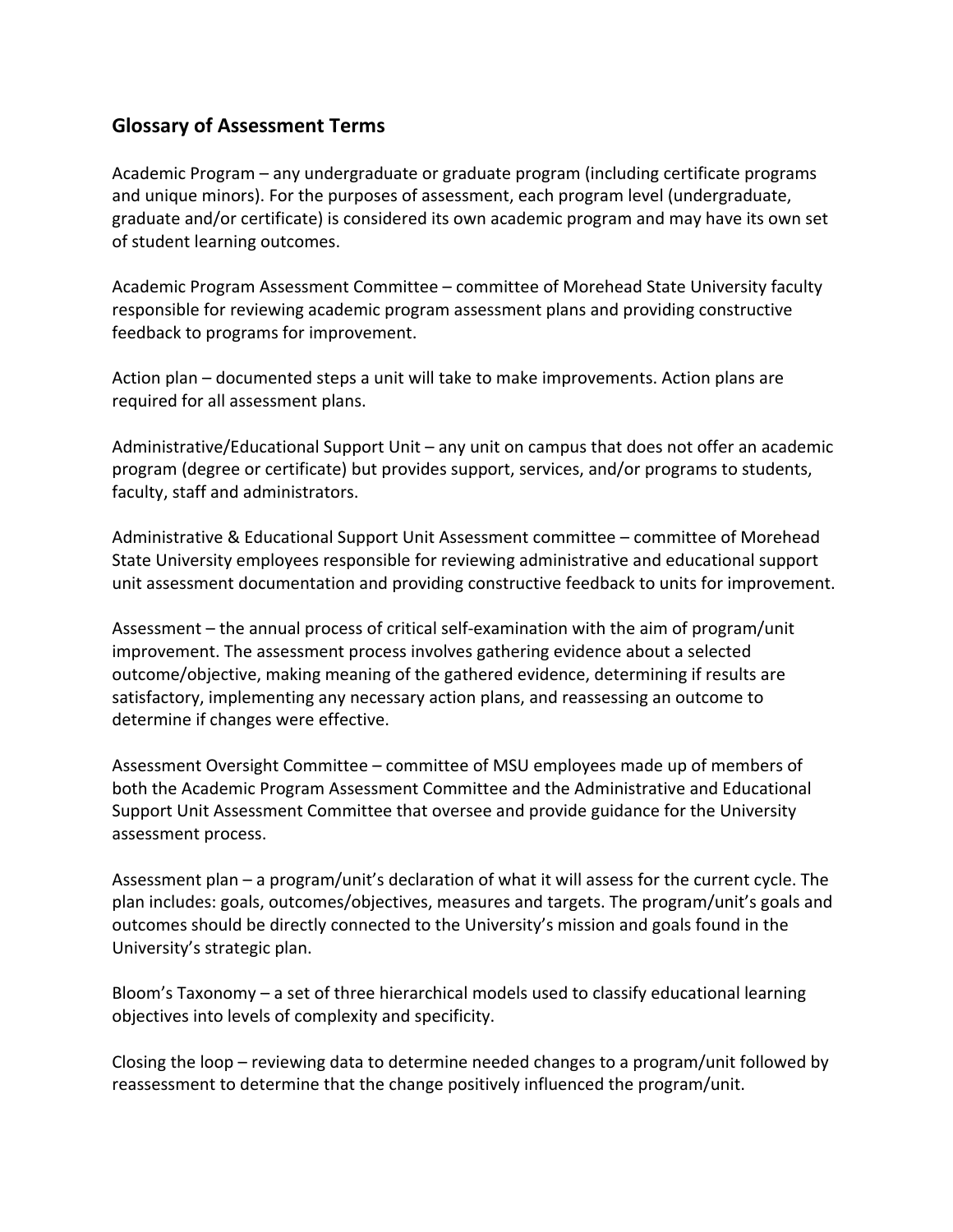Curriculum map – a table that demonstrates where in a curriculum a program's student learning outcomes are introduced, reinforced, and mastered.

Direct measure – a performance‐based indicator of success. Direct measures include exams/tests, course‐embedded assessments, portfolios, capstone projects, performances, presentations, exhibits, internship evaluations, and clinical evaluations.

Findings – results of assessment

Goal – a broad statement anchored in the unit/program mission, that frames the functions of the unit by bridging the mission and objectives/outcomes.

Indirect measure – a non‐performance based indicator of success. Indirect measures include results from surveys, focus groups, interviews, retention and graduation rates, involvement records, and graduate school and job placement rates.

Institutional Effectiveness – the on‐going, comprehensive process at Morehead State University that integrates strategic planning, assessment, periodic unit comprehensive review, annual reporting, and resource allocations for the purpose of improvement.

Measure – the methodology/instrument used to conduct assessment. *See direct measure and indirect measure.*

Mission statement – broad statement of a unit's purpose.

Objective/Outcome – a unit's statement of the end results to be obtained in pursuing a particular unit goal. Whereas a goal identifies a desired end over a period of time, an objective/outcome identifies what is desired in the short‐term, as within an assessment cycle.

Reporting unit – the organizational level at which assessment happens. Units include all organizational entities that provide educational and administrative programs or services; includes colleges, departments, schools, programs, centers, and administrative units.

Rubric – a scoring tool that lists the criteria for a piece of work, or what counts (i.e. purpose, organization, details, voice, and mechanics are often what count in a piece of writing); it also articulates gradations of quality for each criterion, from excellent to poor.

SACS‐COC – The Southern Association of Colleges and Schools‐Commission on Colleges (SACS‐ COC) is the regional body for accreditation of degree‐granting higher education institutions in the Southern states, including Morehead State University.

Standards – A set level of accomplishments all students are expected to meet or exceed.